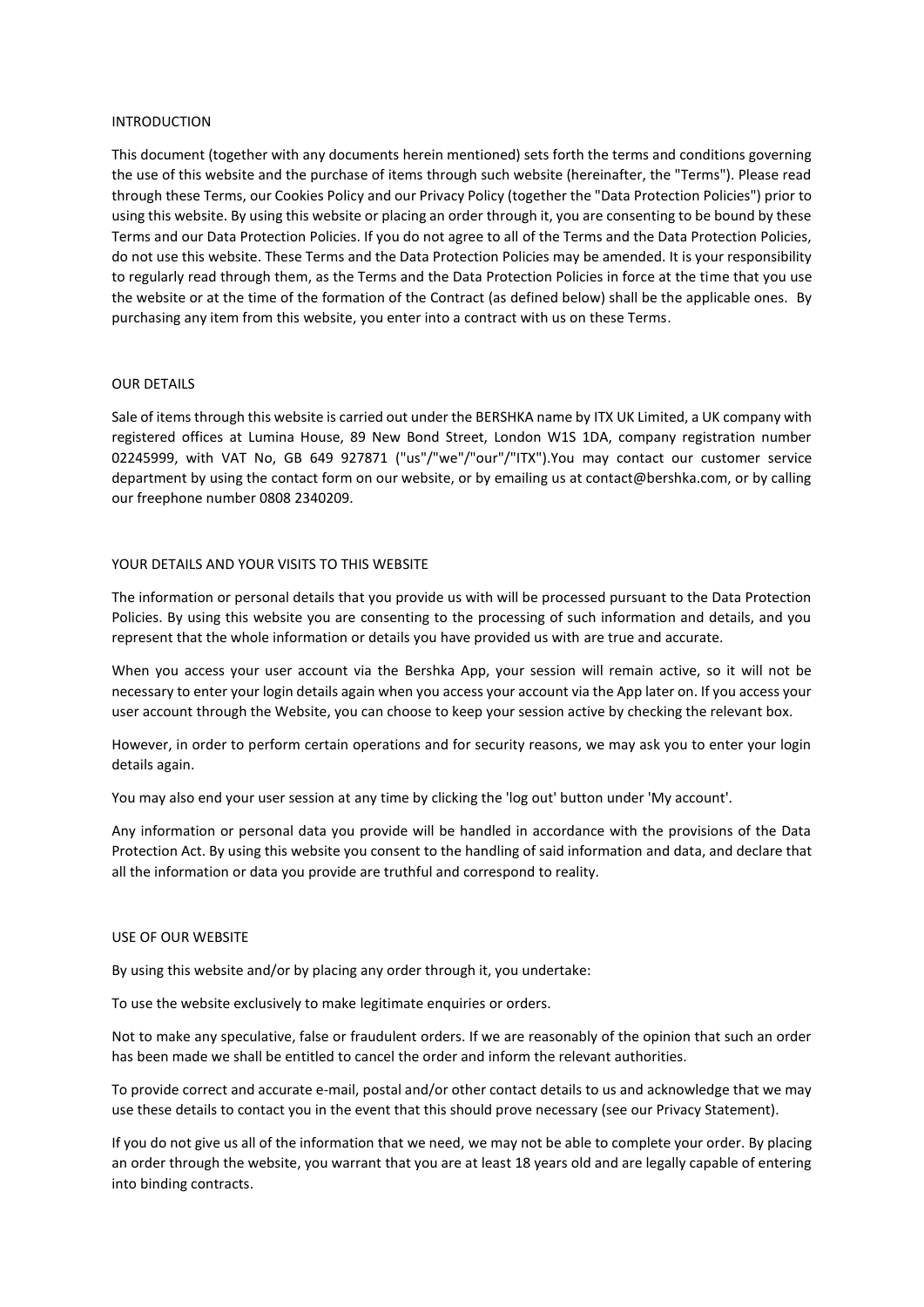#### SERVICE AVAILABILITY

Items offered over this website are only available for delivery to the United Kingdom (Mainland only).

If you wish to order items from another EU member state outside of the UK via this website, you are of course welcome to do so, however the ordered items can only be delivered to a Bershka store or a delivery address within the United Kingdom mainland.

#### HOW THE CONTRACT IS FORMED

The information set out in the Terms and the detail contained on this website do not constitute an offer for sale but rather an invitation to treat. No contract in respect of any items shall exist between us and you until your order has been expressly accepted by us (whether or not funds have been deducted from your account). If we do not accept your offer and funds have already been deducted, these will be fully refunded. To place an order, you will be required to follow the shopping process online and click on "Authorise payment" to submit the order. After this, you will receive an e-mail from us acknowledging that we have received your order (the "Order Confirmation"). Please note that this does not mean that your order has been accepted. Your order constitutes your offer to us to buy one or more items from us. All orders are subject to acceptance by us, and we will confirm such acceptance to you by sending you an e-mail that confirms that the item has been dispatched (the "Delivery Confirmation"). The contract for the purchase of an item between us (the "Contract") will only be formed when we send you the Delivery Confirmation. The Contract will relate only to those items whose dispatch we have confirmed in the Delivery Confirmation. We will not be obliged to supply any other items which may have been part of your order until the dispatch of such items has been confirmed in a separate Delivery Confirmation.

## AVAILABILITY OF ITEMS

All orders for items are subject to availability and in this regard, in the event of supply difficulties or because items are no longer in stock, we reserve the right to give you information about substitute items of an equal or higher quality and value which you can order. If you do not wish to order the substitute items we will reimburse any monies that you may have paid.

#### REFUSAL OF ORDER

We reserve the right to withdraw any items from this website at any time and/or remove or edit any materials or content on this website. Whilst we will use our reasonable endeavours to process all the orders submitted to us, there may be exceptional circumstances which mean that we may need to refuse to process or accept an order after we have received it or sent you an Order Confirmation, which we reserve the right to do at any time. We will not be liable to you or any other third party by reason of our withdrawing any item from this website, removing or editing any materials or content on this website or for refusing to process or accept an order after we have received it or sent you an Order Confirmation.

#### DELIVERY

Subject to availability (see Clause 7 above), and unless there are any exceptional circumstances, we will endeavour to fulfil your order for items listed in the Delivery Confirmation by the delivery date set out in the Delivery Confirmation or, if no estimated delivery date is specified, then within a maximum of 30 days of the date of the Delivery Confirmation. If we fail to deliver the items within 30 days of the date of the Delivery Confirmation, you may cancel the Contract and we will reimburse you the price paid for the items and any delivery costs paid. Please note that the items included in your order may be shipped from different locations and therefore, they may be delivered separately and at different times.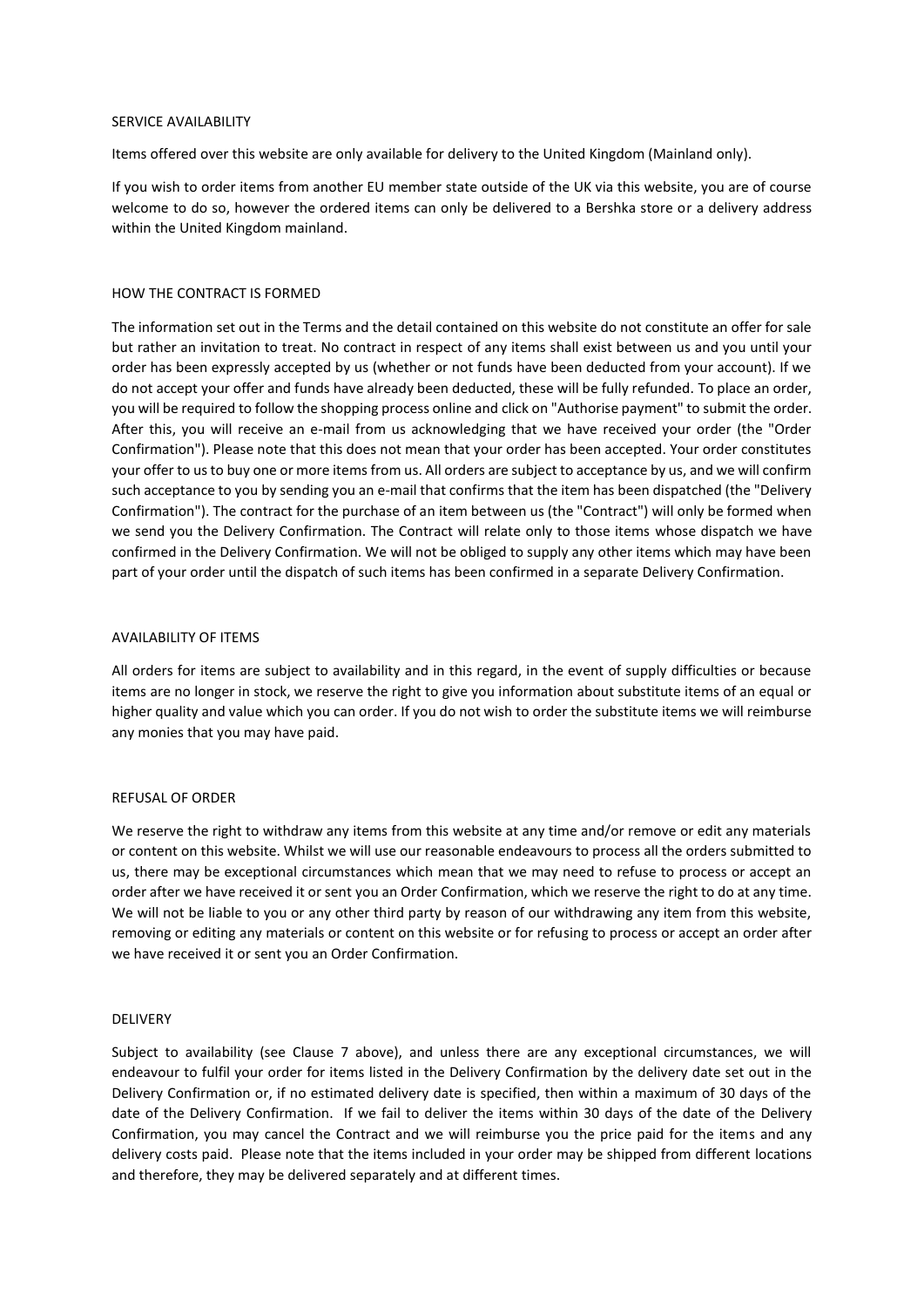If our supply of the items is delayed by an event outside our control then we will contact you as soon as possible to let you know and we will take steps to minimize the effect of the delay. Provided we do this we will not be liable for delays caused by the event, but if there is a risk of substantial delay you may contact us to end the Contract and receive a refund for any items you have paid for but not received. With regard to the virtual gift card, we will send it to you on the date indicated by you when you place your order.

Please note however that we do not deliver on Saturdays or Sundays, except in the case of the virtual gift card, which will be delivered on the date indicated by you.

For the purpose of these Terms "delivery" or "delivered" shall be deemed to have occurred when you or a third party nominated by you acquires physical possession of the items, which will be evidenced by the signing for receipt of the items at the agreed delivery address. The virtual gift card will be deemed to be delivered in accordance with the Terms and Conditions of the Gift Card, and in all cases on the delivery date of the virtual card to the e-mail address indicated by you.

### UNABLE TO DELIVER

If we are unable to deliver, we will try to find a safe secure place to leave your parcel. If we cannot find a safe and secure place, your item(s) will be returned to our depot. We will leave a note explaining where your parcel is and how you can rearrange delivery. If you are not at the delivery location at the time agreed, please contact us again to rearrange delivery for another mutually convenient day.

If after 14 days from the date your order is available for delivery, the order could not be delivered for reasons not attributable to us, we shall assume that you wish to cancel the Contract and it will be terminated. As a result of the termination of the Contract, we will return to you all payments received from you, including delivery charges (except for any additional costs resulting from your choice of any delivery method other than the ordinary delivery method that we offer) without any undue delay, and at any rate, within 14 days of the date on which this Contract has been terminated. This clause shall not apply to the virtual gift card, for which the delivery is governed by the Terms and Conditions of the Gift Card and clause 9 above.

#### RISK AND TITLE

The items will be at your risk from the time of delivery.

Ownership of the items will only pass to you when we receive full payment of all sums due in respect of the items, including delivery charges, or upon delivery (as defined in Clause 9), whichever is the later.

#### PRICE AND PAYMENT

The price of any items will be as stipulated on our site from time to time, except in cases of obvious error. While we try to ensure that all prices on the website are accurate, errors may occur. If we discover an error in the price of items you have ordered, we will inform you as soon as possible and give you the option of reconfirming the order at the correct price or cancelling it. If we are unable to contact you, the order will be treated as cancelled and if you have already paid for the items you will receive a full refund. We are under no obligation to provide the items to you at the incorrect (lower) price (even after we have sent you a Delivery Confirmation) if the pricing error is obvious and unmistakable and could have reasonably been recognised by you as incorrect price. The prices on the website include VAT but exclude delivery costs, which will be added to the total amount due as set out in our Shopping Guide. Prices are liable to change at any time, but (other than as set out above) changes will not affect orders in respect of which we have already sent you an Order Confirmation. Therefore, except as provided above, price adjustments on previous orders are not permitted.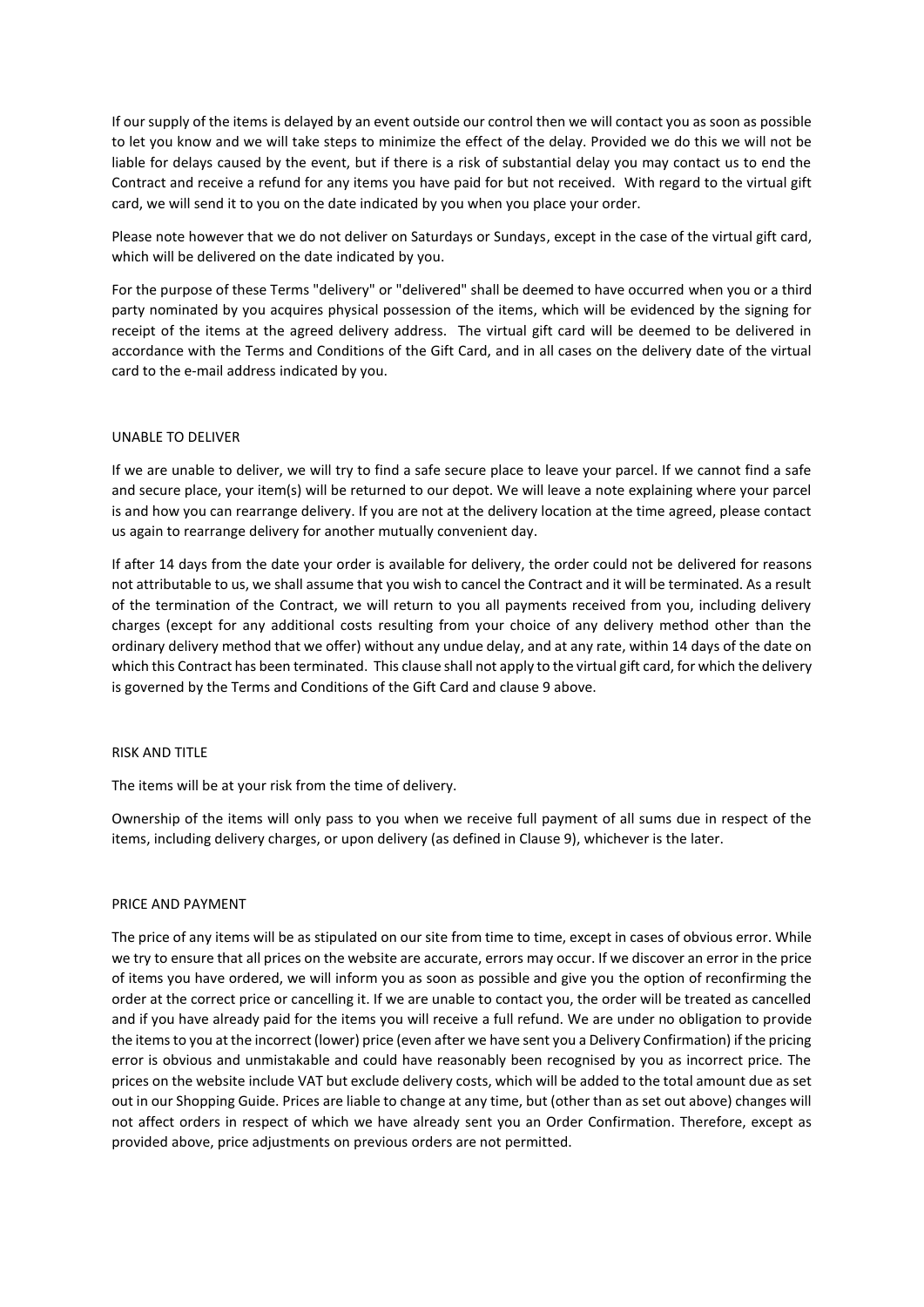Once you have finished shopping all the items you wish to purchase are added to your basket and your next step will be to go to the checkout process and make payment. To do this, you must follow the steps of the purchase process, completing or verifying the information requested in each step. Throughout the purchase process, before payment, you can modify the details of your order. There is a detailed description of the purchase process in the Shopping Guide. Also, if you are a registered user, a record of all the orders placed by you is available in "My Account" area.

Payment can be made by Visa, Mastercard, American Express, Paypal and Inditex Employee card. You can also pay all or part of the price of your order with a BERSHKA gift card or credit voucher card for the United Kingdom issued by Bershka UK Limited, or with a Bershka, Zara, Zara Home, Massimo Dutti, Pull & Bear, Stradivarius, Oysho or Uterque gift card or credit voucher card for the United Kingdom issued on or after 28 October 2020 by ITX UK Limited or Zara UK Limited. You can also pay for your order via "cash on delivery", using any payment method that is accepted at Bershka stores in the UK.

To minimise the possibility of unauthorised access, your credit card details will be encrypted. By clicking "Authorise payment" you are confirming that the credit card is yours or that you are the legitimate holder of the gift card or the credit voucher card. Credit cards are subject to validation checks and authorisation by your card issuer, but if your card issuer fails to authorise payment to us, we will not be liable for any delay or non-delivery and may not be able to form a contract with you.

# *Ordering through electronic devices in store, and making payment for those purchases*

If you are placing your order through one of the electronic devices that are available at certain Bershka stores in the United Kingdom for this purpose, you must follow the steps of the purchase process that appear on the device, completing or verifying the information requested in each step. Throughout the purchase process, before payment, you can modify the details of your order. You must choose your payment method, and whether or not you require a gift receipt (if one is available), before you place your order. Please note that a binding order is placed at the time that you press the relevant "Authorise Payment" button on the device screen, and you are required to pay for your order once it has been placed.

Payment can be made by Visa, Mastercard, or American Express card, and the above provisions regarding validation checks and authorisation of your card will apply. You may also be given the option to pay for your order at the till, and in which case, your payment can be made by any of the means of payment available in those stores.

Please note that if you place your order through an instore electronic device, but wish to cancel the order, you must pay for the order and wait for the items to be delivered, before returning them in accordance with the returns policy described below.

# 13. BUYING ITEMS AS A GUEST

The functionality of buying items as a guest is also available on the website. For this type of purchase, we will only request from you the essential data that is required to process your order. Upon completion of the purchase process, you will be offered the possibility of registering as a user or continuing as a non-registered user.

# 14. EXPRESS CHECKOUT

You can use the express checkout feature ("Express Checkout") to make it easier for you to shop on this website, as you do not have to enter shipping, billing and payment information for each purchase. Express Checkout is available in the View Basket section.

To use Express Checkout you will have to save your card information. You can do this when making a payment with any of the cards accepted by this website by clicking the "Save my card information" option. This will result in your card number and card expiry date being saved.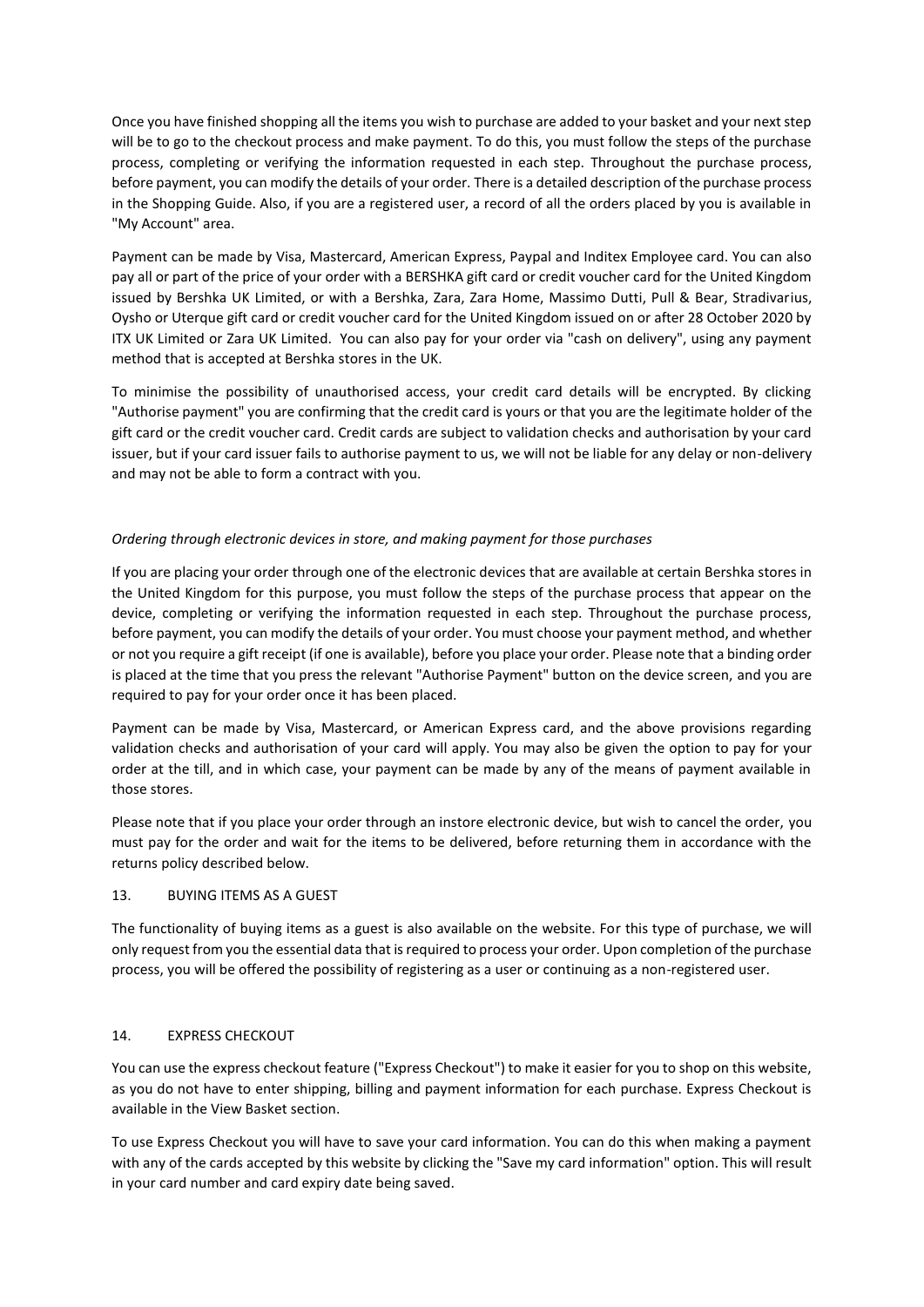To save your card information and use Express Checkout, you will have to accept the Privacy Policy.

By agreeing to use Express Checkout, you give your authority that purchases paid through Express Checkout will be charged to your linked card. Card usage will be governed by the terms and conditions you have agreed to with your card issuer.

You can save the details of as many cards as you like in Express Checkout; to do so you must have made at least one payment with each of them. If you have card information saved for more than one card, the card whose information was saved most recently will be considered your "Favourite Card", and will be charged for Express Checkout purchases by default. However, you may change your Favourite Card in the My Account section of this website.

To use Express Checkout, all you need to do is click on the "Express Checkout" button that appears in the Shopping Basket. A screen will immediately appear with the shipping, billing and payment information for your purchase. The information available on this screen cannot be edited, so if there is incorrect information, do not complete the purchase. To make purchases using different details, please do not use Express Checkout.

You can change your Favourite Card linked to Express Checkout in the My Account section of this website.

The provisions of this clause will not apply if you are buying items as a guest.

## 15. VALUE ADDED TAX

All purchases done through the web site are subject to the Value Added Tax (VAT). The prices displayed on this website include VAT.

### 16. RETURNS POLICY

You may cancel your order for any reason up to 30 days from the date on which you receive the Delivery Confirmation, by notifying us of your decision to cancel using the following contact details: by using the contact form on our website, or by calling our Freephone number 0808 234 0209, or by emailing us at contact@bershka.com. To meet the cancellation deadline, it is sufficient for you to have sent your communication concerning your exercise of the right to cancel before the cancellation period has expired.

If you have been charged for any items, we will process a refund, which will include the cost of standard delivery to the original delivery address. Please refer to our Returns and Exchanges Policy in our Buying Guide for further information.

Return of gift cards is governed by the Terms and Conditions of the Gift Card.

You do not have the right to cancel the Contract when it is for the delivery of any of the following three categories of "Excluded items":

#### Excluded Items

1. Items that have been made to your specifications or clearly personalised.

2. Sealed audio recordings, sealed video recordings or sealed computer software, once they are unsealed/unwrapped after you have received them

3. Sealed items that are not suitable for return for health protection and hygiene reasons (eg underwear, swimwear, earrings, hosiery, socks and fragrances), and that have been unsealed after delivery, or if the hygiene label is no longer in place.

When you receive the items, you may handle them to establish their nature, characteristics and functioning. Acceptable handling of the items is that which would reasonably be allowed in a shop. Items should not have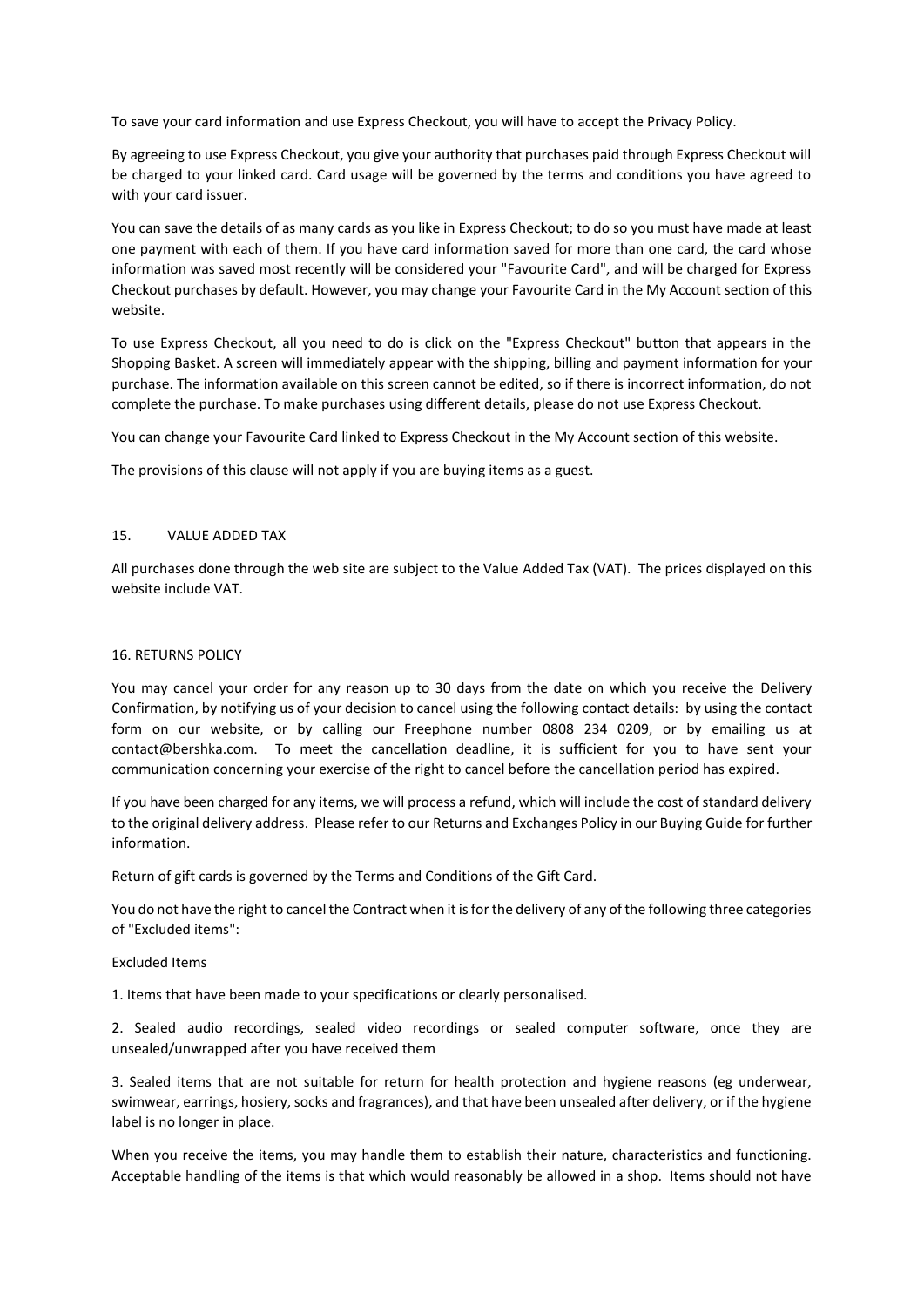been damaged, soiled, washed, altered or worn (other than to try the item on) and any labels or tags must be intact. If your handling goes beyond what is acceptable and the items are damaged or diminished in value, we may deduct from the amount we reimburse to you, or you may be liable to us for, an amount equal to the diminished value of the items.

Please return the items using or including all their original packaging, instructions, and other documents, if any, accompanying the items.

# Returns Methods

To return an item, just choose one of the flexible return options below:

## a) Returns at any Bershka store

You may return any item at any Bershka store in the UK which has the same section to which the items you wish to return belong to. You just need to present, as well as the item, the e-ticket that was attached to the Delivery Confirmation, which is also saved under your account on our website, and on the Bershka mobile app. You can present the e-ticket either by showing it in digital form on your mobile phone, or by bringing to the store a printout of the e-ticket.

# *Return of items ordered through electronic devices in store, paid for at the till, or cash on delivery*

Please note that in respect of orders that were originally placed through an electronic device in a Bershka store in the United Kingdom and that were paid for at the till of that store, returns can only take place in any Bershka store in the UK, and not via method b) below, or by any other method. Also, returns for orders paid for using "cash on delivery" at the till in store, must always be carried out at Bershka stores in the UK. Additionally, if 7 days have passed since your "cash on delivery" order was available for collection and in-store payment (you will have received the email "Confirmation of order arrival at store" to confirm this), and the order has not been picked up for reasons that are not attributable to us, we will understand that you wish to withdraw from the Contract and we will consider it to be terminated.

# b) Returns to UK Post Office or Royal Mail collection sites

You can request from us a pre-paid postage label for you to be able to attach to the parcel and drop your parcel off at your local Post Office, or Royal Mail collection site, in the UK. In order to do this, please follow the directions in the "My Account / Returns" section of this website, to obtain the parcel label. You must send the item in the same package that you received it, and follow the directions on the "Returns" section of this website. If you have bought any items as a guest, you may obtain the prepaid label by following the link to the returns process that was contained in both the Order Confirmation and Delivery Confirmation emails. Please note that you cannot use this returns method for items that were paid for at a till instore. **Multiple Return Shipments**: If you have already returned items from your order, but wish to make a second or subsequent return shipment from the same order, then please note that in respect of the second and any subsequent return shipment, you will have to pay for the postage/delivery cost of returning those items back to us. We will deduct a fixed amount, notified to you in advance, from the final amount refunded to you. If you do not wish to pay for the postage in this way, then please consider returning these items in store.

If you do not wish to use either of the return methods available, you will be responsible for the return costs. Please bear in mind that if you wish to return the items to us freight collect/cash on delivery, we may charge you any costs incurred in such return.

After examining the items, we will inform you of whether you have the right to reimbursement of the amounts paid (deducting any postage charge for Multiple Return Shipments). Delivery costs will be reimbursed when the right of withdrawal is exercised within the statutory period and all the items which the relevant parcel consisted of are returned. The refund will be paid as soon as possible and, in all cases, within 14 days from the date on which you notified us of your intention to cancel. Notwithstanding this, we may withhold the reimbursement until we have received the items back, or until you have supplied sufficient evidence of having sent back the items, whichever is the earlier. The refund will always be paid using the same payment means you used to pay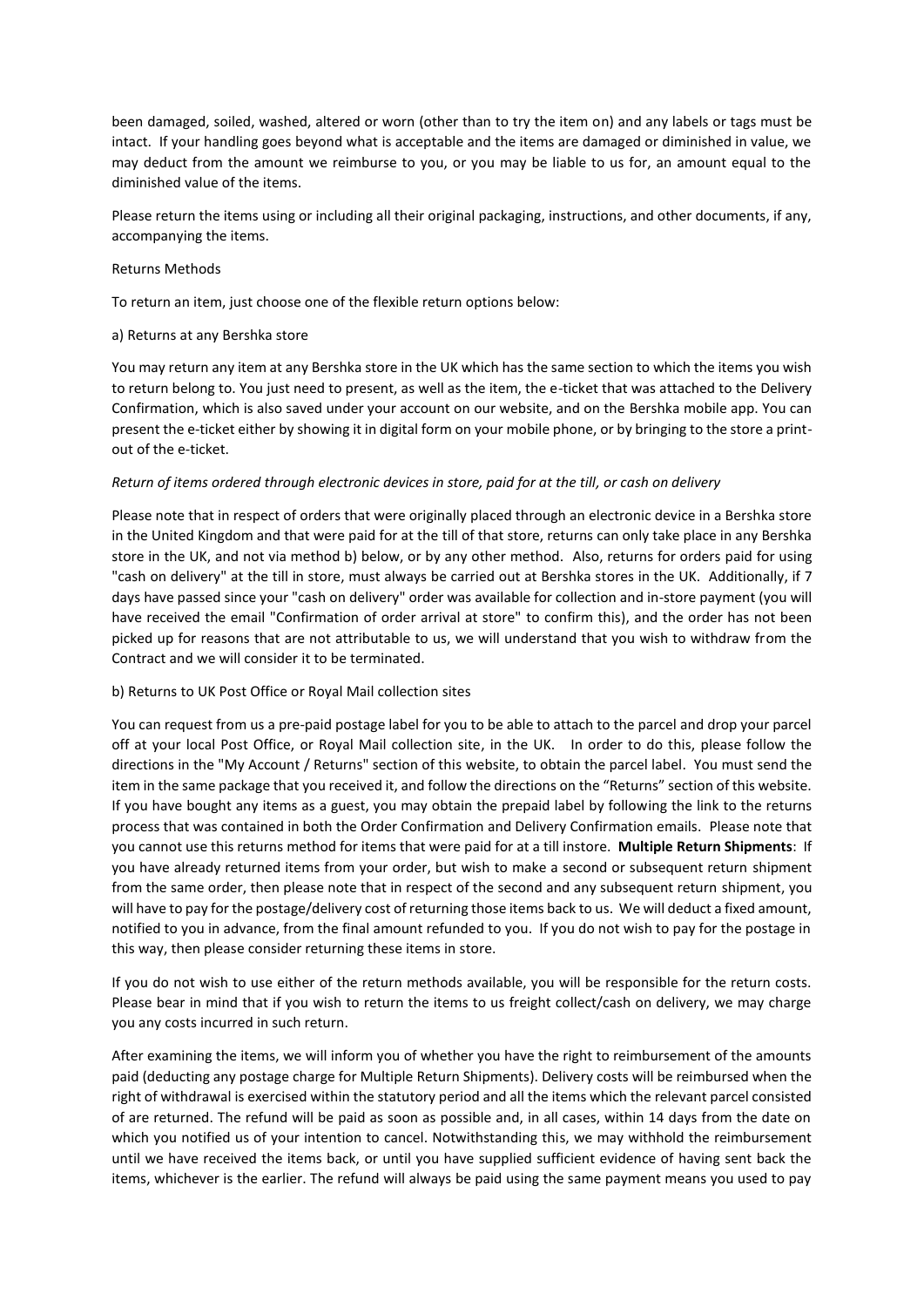for your purchase, except when a gift receipt is presented with the returned items. In this last instance, the refund will be made via a credit receipt or voucher.

You are responsible for the cost and risk of returning the items to us, as indicated above.

If you have any questions, you can contact us by calling 0808 234 0209

#### Returns of defective items

If the item that you have received is defective, please notify us through the contact form on our website, or by calling 0808 234 0209, or by emailing us at contact@bershka.com, and return the item in accordance with the Returns Methods described in a) or b). Please provide proof of purchase, for example a copy of the E-ticket attached to the Delivery Confirmation. We will examine the item and if we deem it to be defective, we will provide a full refund including delivery charges, and the refund will be paid using the same means of payment that you originally used to pay for your purchase. These provisions do not limit any applicable statutory rights.

### RIGHT OF WITHDRAWAL

You have the right to withdraw from your order within 14 days, without giving any reason, although please note you have no right to withdraw items that are classed as 'Excluded Items' as mentioned above. The withdrawal period is counted from the day of the delivery of the last item(s) in your order. The easiest way to exercise your right of withdrawal is to contact us through the contact form on our website, or by calling 0808 234 0209, or by emailing us at contact@bershka.com, and returning the goods to us using one of the returns methods described above.

However, to meet the withdrawal deadline, it is sufficient for you to let us know about your decision to withdraw from your order before the withdrawal period has expired.

You may also use the model cancellation form as set out in the Appendix to these terms, although it is not obligatory.

If you have ordered items from outside the United Kingdom, from another EU member state via this website, then:

the provisions of this Clause 16 shall apply regarding withdrawal, returns and exchanges, save that the "Returns to UK Post Office or Royal Mail collection sites " option can only be selected if it is from the original delivery address within the UK mainland; and

we are under no obligation to repay shipping costs to destinations other than to the original UK delivery address, nor will we repay the return costs from destinations outside the United Kingdom mainland;

except if the item is defective, in which case the provisions of the paragraph above entitled "Returns of defective items" will apply in all cases.

#### Effects of withdrawal

We will refund all payments received from you, including the costs of our standard delivery option to the original delivery address, without undue delay and in any event no later than 14 days from the day on which we are informed about your decision to withdraw. We will use the same means of payment that you used to pay for your order and this will not cause you any extra fees.

We may withhold the refund until we have received the items back, or you have supplied evidence of having sent back the items, whichever is the earlier.

You must send back the items or hand them over to us without undue delay, and in any event no later than 14 days from the day on which we are informed about your decision to withdraw. Please use one of the returns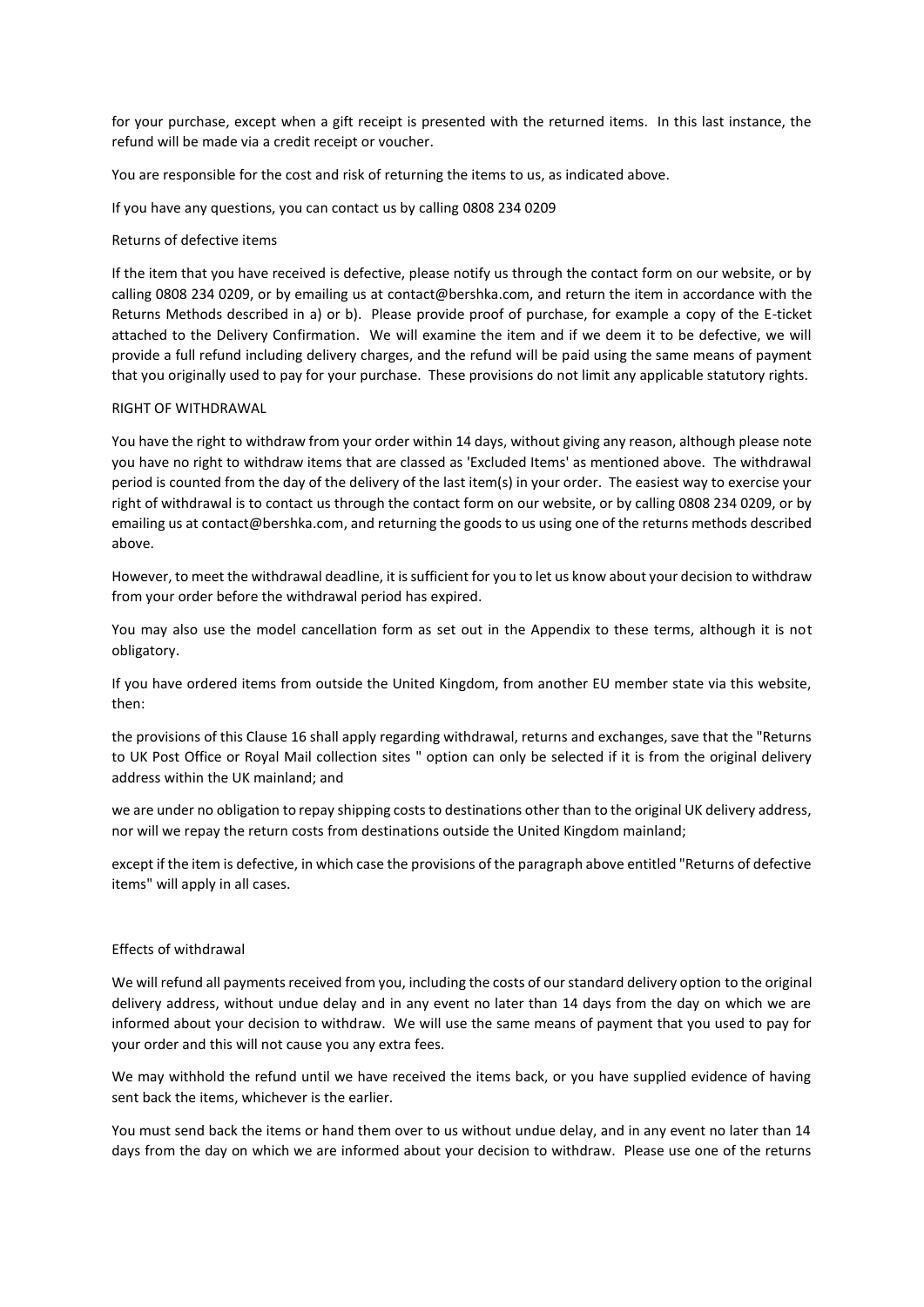methods described above. If you do not use one of these returns methods, you will need to bear the cost of returning the items to us.

You are only liable for any diminished value of the items resulting from their handling, other than that which is necessary to establish the nature, characteristics and functioning of the items.

## 17. LIABILITY AND DISCLAIMERS

Nothing in these Terms shall exclude or limit in any way our liability:

For death or personal injury caused by our negligence;

For fraud or fraudulent misrepresentation; or

For any matter for which it would be illegal or unlawful for us to exclude or limit, or attempt to exclude or limit, our liability.

We are responsible to you for foreseeable loss and damage caused by us. If we fail to comply with these terms, we are responsible for loss or damage you suffer that is a foreseeable result of our breaking the Contract or our failing to use reasonable care and skill, but we are not responsible for any loss or damage that is not foreseeable. Loss or damage is foreseeable if either it is obvious that it will happen or if, at the time the Contract was made, both we and you knew it might happen, for example, if you discussed it with us during the sales process.

We are not liable for business losses. We only supply the items for domestic and private use. If you use the items for any commercial, business or re-sale purpose we will have no liability to you for any loss of profit, loss of business, business interruption, or loss of business opportunity.

Due to the open nature of this website and the potential for errors in the storage and transmission of digital information, we do not warrant the accuracy and security of information transmitted to or obtained from this website unless otherwise expressly set out on this website.

We have a legal duty to supply items to you that are in conformity with the Contract, however, without affecting that duty and to the fullest extent permitted by law, all item descriptions, information and materials posted on this website are provided "as is" and without warranties express, implied or otherwise howsoever arising. Where you are contracting as a consumer, in line with our obligations at law, we will be responsible for delivering items to you that: (i) comply with the description given by us and possess the qualities that we have presented in this website, (ii) are fit for the purposes for which items of their kind are normally used and (iii) show the quality and performance which are normal in items of the same type and can which can reasonably be expected.

We warrant to you that any item purchased from us through this website is of satisfactory quality and reasonably fit for all of the purposes for which items of the kind are commonly supplied. To the fullest extent permissible pursuant to law, but without excluding anything that may not lawfully be excluded in the case of consumers, we disclaim all other warranties of any kind, whether express or implied, in relation to the items available on this website. Items (including handicraft items) sold by us will often contain the natural characteristics of the materials used in the manufacture of the completed item. Natural characteristics such as grain, texture, knots and colour variation should not be classed as faults or defects. Inconsistencies in these natural characteristics should be expected and appreciated. We select only items of the highest quality but natural characteristics are inevitable and should be accepted as part of the individual appearance of the item. Nothing in this Clause will affect your statutory rights as a consumer, or your Contract cancellation rights.

## 18. INTELLECTUAL PROPERTY

You acknowledge and agree that all copyright, trademarks and all other intellectual property rights in all material or content supplied as part of the website shall remain at all times vested in us or our licensors. You are permitted to use this material only as expressly authorised by us or our licensors. This does not prevent you using this website to the extent necessary to make a copy of any order or Contract details.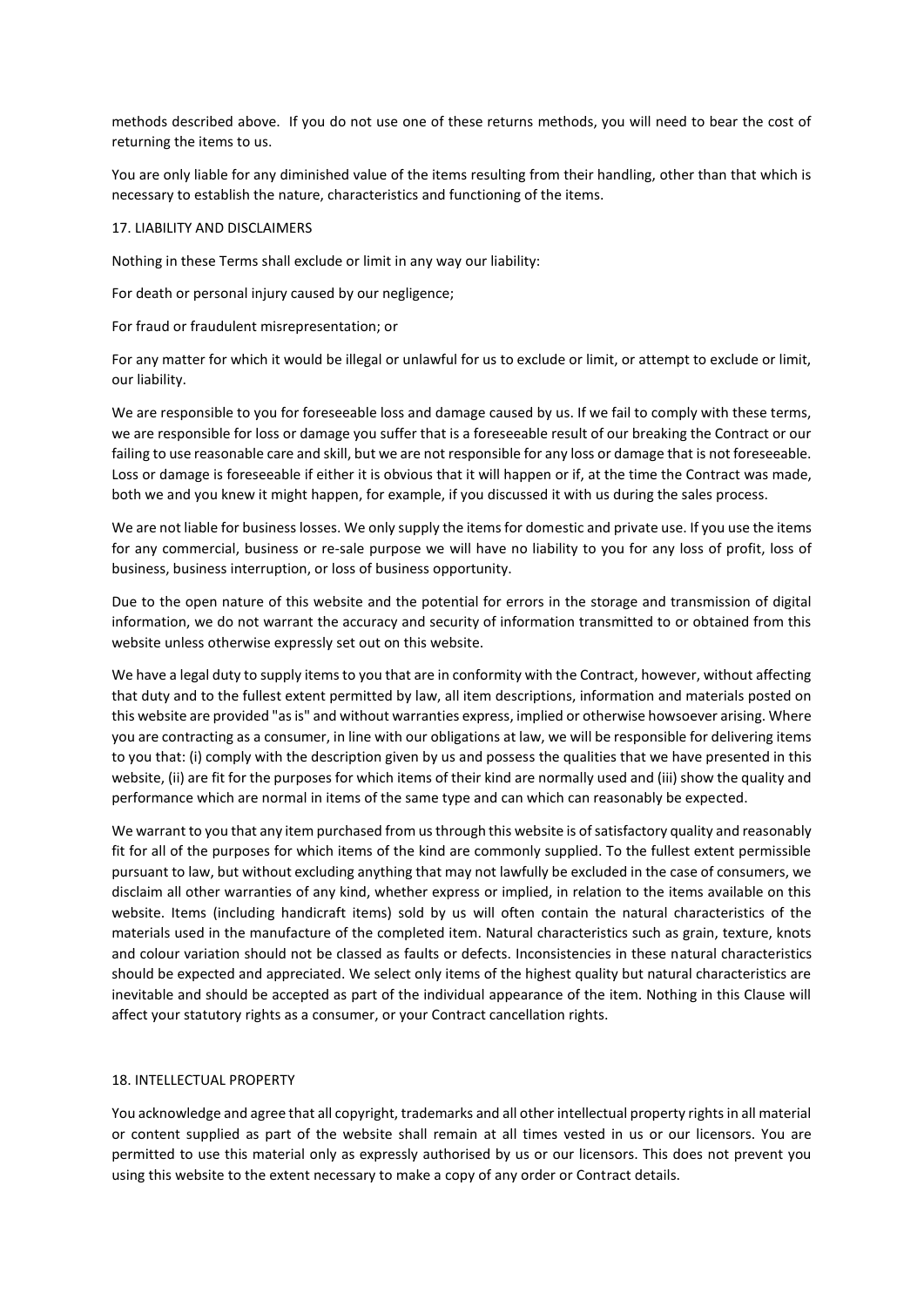#### 19. VIRUSES, HACKERING AND OTHER CYBERCRIMES

You may not misuse this website by knowingly introducing viruses, Trojans, worms, logic bombs or other material which is malicious or technologically harmful. You will not attempt to have any unauthorized access to this website, to the server which hosts this site or to any other server, computer or data base related to our website. You undertake not to attack this website via a denial of service attack or a distributed denial of service attack. By breaching this provision you may commit a criminal offence under the applicable regulations. We will report any such breach to the relevant law enforcement authority and we will co-operate with the appropriate authority to disclose the identity of the hacker. Likewise, in the event of such a breach, your right to use this website will cease immediately. We will use reasonable care and skill to ensure that the website and App are safe, secure and free from bugs, viruses and other defects. Except to the extent it results from our failure to do so, we accept no liability for any loss or damage resulting from any denial of service attack, virus or any other software or material which is malicious or technologically harmful to your computer, equipment, data or material resulting from the use of this website or from the downloading of the contents thereof or of such contents to which this website redirects.

### 20. LINKS FROM OUR WEBSITE

We may have links from our website to other third party websites and materials; such links are provided exclusively for information purposes and we do not have any control whatsoever over the contents of such websites or materials. Accordingly, we accept no liability whatsoever for any loss or damage which may arise from the use of such links.

### 21. WRITTEN COMMUNICATIONS

Applicable laws require that some of the information or communications we send to you should be in writing. When using our site, you accept that communication with us will be mainly electronic. We will contact you by email or provide you with information by posting notices on our website. For contractual purposes, you agree to this electronic means of communication and you acknowledge that all contracts, notices, information and other communications that we provide to you electronically comply with any legal requirement that such communications be in writing. This condition does not affect your statutory rights.

### 22. NOTICES

All notices given by you to us should be given to us via the contact form on our website, or by email to contact@bershka.com. Subject to Clause 20 we may give notice to you at either the e-mail or postal address you provide to us when placing an order. Notice will be deemed received and properly served immediately when posted on our website, 24hours after an e-mail is sent, or three days after the date of posting of any letter. In proving the service of any notice, it will be sufficient to prove, in the case of a letter, that such letter was properly addressed, stamped and placed in the post and, in the case of an e-mail, that such e-mail was sent to the specified e-mail address of the addressee.

#### 23. TRANSFER OF RIGHTS AND OBLIGATIONS

The Contract between you and us is binding on you and us and on our respective successors and assigns. You may not transfer, assign, charge or otherwise dispose of the Contract, or any of your rights or obligations arising under it (aside from our guarantee), without our prior written consent.

However, you may transfer our guarantee in respect of defective products, which is stated in clause 15, to a person who has acquired the item. We may require the person to whom the guarantee is transferred to provide reasonable evidence that they are now the owner of the relevant item or property, for example by providing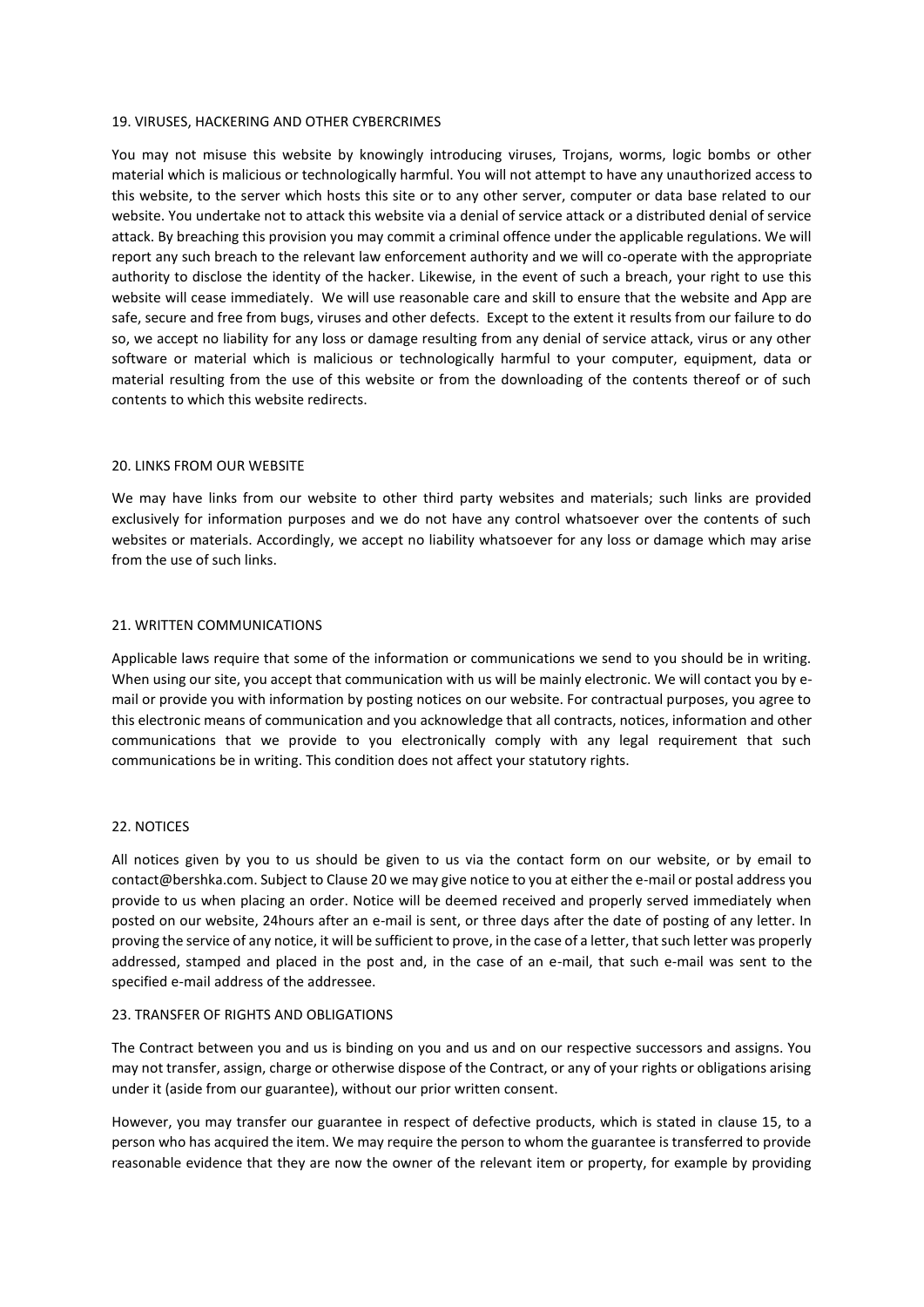proof of purchase or producing a letter or chain of letters from the original Purchaser and subsequent Purchasers (where appropriate) transferring the benefit of the guarantee to the new owner of the property in question.

We may transfer, assign, charge, sub-contract or otherwise dispose of a Contract, or any of our rights or obligations arising under it, at any time during the term of the Contract. For the avoidance of doubt, any such transfer, assignment, charge or other disposition will not affect your statutory rights as a consumer or your rights under the Contract or cancel, reduce or otherwise limit any warranty or guarantee which may have been provided by us to you, whether express or implied.

# 24. EVENTS OUTSIDE OUR CONTROL

We will not be liable or responsible for any failure to perform, or delay in performance of, any of our obligations under a Contract that is caused by events outside our reasonable control.

An event outside our control includes any act, event, non-happening, omission or accident beyond our reasonable control and includes in particular (without limitation) the following:

Strikes, lock-outs or other industrial action.

Civil commotion, riot, invasion, terrorist attack or threat of terrorist attack, war (whether declared or not) or threat or preparation for war.

Fire, explosion, storm, flood, earthquake, subsidence, epidemic or other natural disaster.

Impossibility of the use of railways, shipping, aircraft, motor transport or other means of public or private transport

Impossibility of the use of public or private telecommunications networks.

The acts, decrees, legislation, regulations or restrictions of any government.

Any shipping, postal or other relevant transport strike, failure or accidents.

Our performance under any Contract is deemed to be suspended for the period that any event outside our control continues, and we will have an extension of time for performance for the duration of that period. We will use our reasonable endeavours to bring the event outside our control to a close or to find a solution by which our obligations under the Contract may be performed despite the event outside our control.

#### 25. WAIVER

If we fail, at any time during the term of the Contract, to insist upon strict performance of any of your obligations under the Contract or any of these terms and conditions, or if we fail to exercise any of the rights or remedies to which we are entitled under the Contract, this shall not constitute a waiver of such rights or remedies and shall not relieve you from compliance with such obligations. A waiver by us of any default shall not constitute a waiver of any subsequent default arising from the Contract or the Terms. No waiver by us of any of these Terms shall be effective unless it is expressly stated to be a waiver and is communicated to you in writing in accordance with the paragraph on Notices above.

# 26. SEVERABILITY

If any of these Terms or any provisions of the Contract are determined by any competent authority to be invalid, unlawful or unenforceable to any extent, such term, condition or provision will to that extent be severed from the remaining terms, conditions and provisions which will continue to be valid to the fullest extent permitted by law.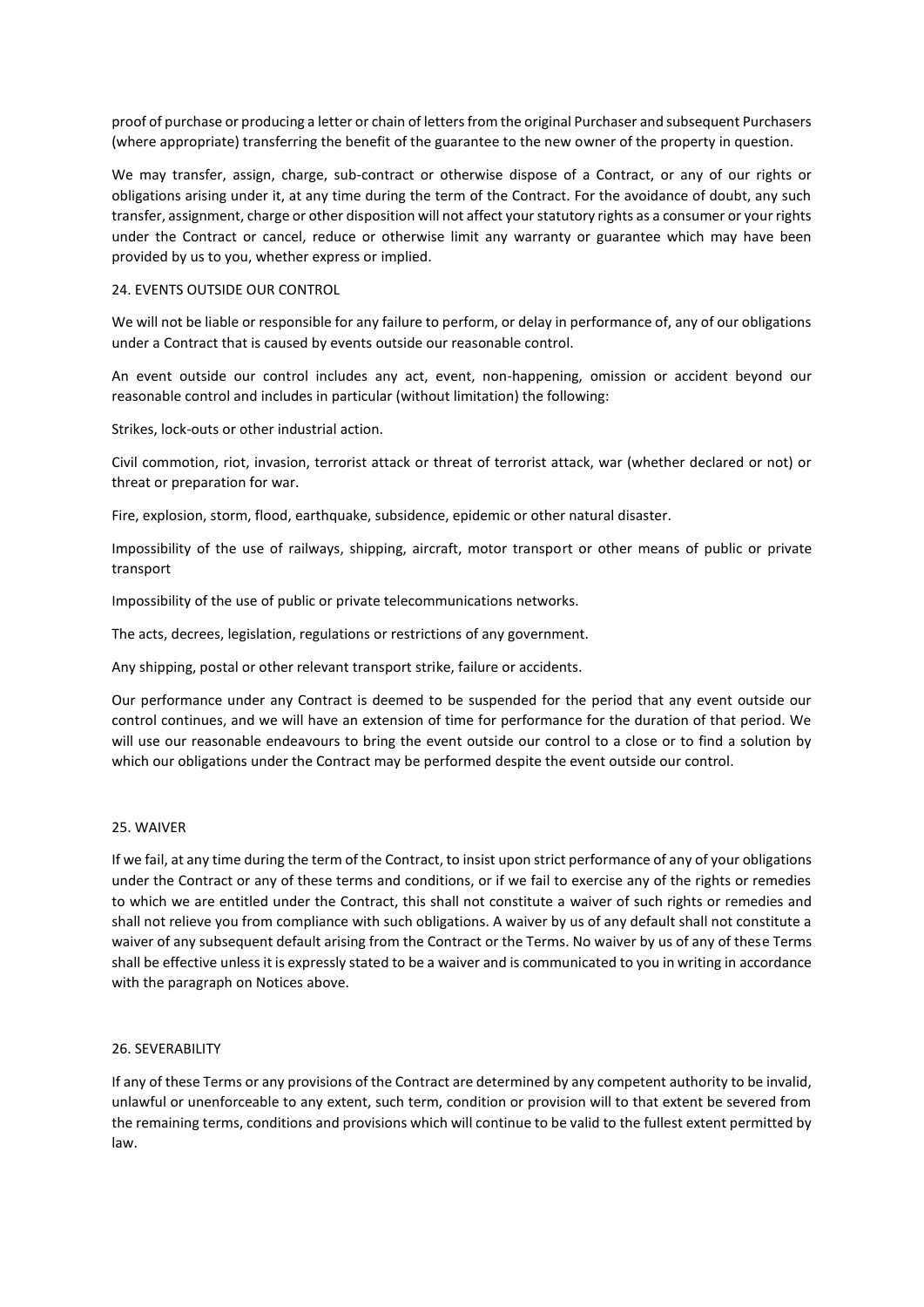### 27. OUR RIGHT TO VARY THESE TERMS

We have the right to revise and amend these Terms from time to time. You will be subject to the policies and Terms in force at the time that you use this website or order items from us, unless any change to those policies, Terms or Privacy Statement is required to be made by law or governmental authority, in which case, any potential changes will also apply to orders previously placed by you.

### 28. LAW AND JURISDICTION

We have the right to revise and amend these Terms from time to time. The use of our website and the Contracts for the purchase of items through such website will be governed by English law. Any dispute arising from, or related to the use of the website or to such Contracts shall be subject to the non-exclusive jurisdiction of the English courts. If you are contracting as a consumer, nothing in this Clause will affect your statutory rights as such. If you live in Scotland you can bring legal proceedings in respect of the items in either the Scottish or the English courts. If you live in Northern Ireland you can bring legal proceedings in respect of the items in either the Northern Irish or the English courts.

# 29. FEEDBACK

We welcome your comments and feedback. Please send all feedback and comments to us via our contact form on our website, or at the e-mail address contact@bershka.com, or by calling 0808 234 0209.

If you as a buyer consider your rights have been breached, you can address your complaints to us via the email address [contact@bershka.com](mailto:contact@bershka.com) or via the contact form on our website, or by calling Freephone 0808 234 0209.

In the unlikely event that our Customer Services team are unable to resolve your complaint, and you are still not satisfied following the conclusion of our complaints handling procedure, then you may refer your complaint to RetailADR, which is an organisation authorised to resolve disputes between consumers and retailers [\(retailadr.org.uk\)](http://www.theretailombudsman.org.uk/). They may be contacted via post to RetailADR 12 Walker Avenue, Stratford Office Village, Wolverton Mill, Milton Keynes, MK12 5TW (Tel: +44 203 540 8063), or via email to [enquiries@retailadr.org.uk](mailto:enquiries@retailadr.org.uk) . We will review any complaint passed on to us RetailADR.

Last updated on 1 October 2021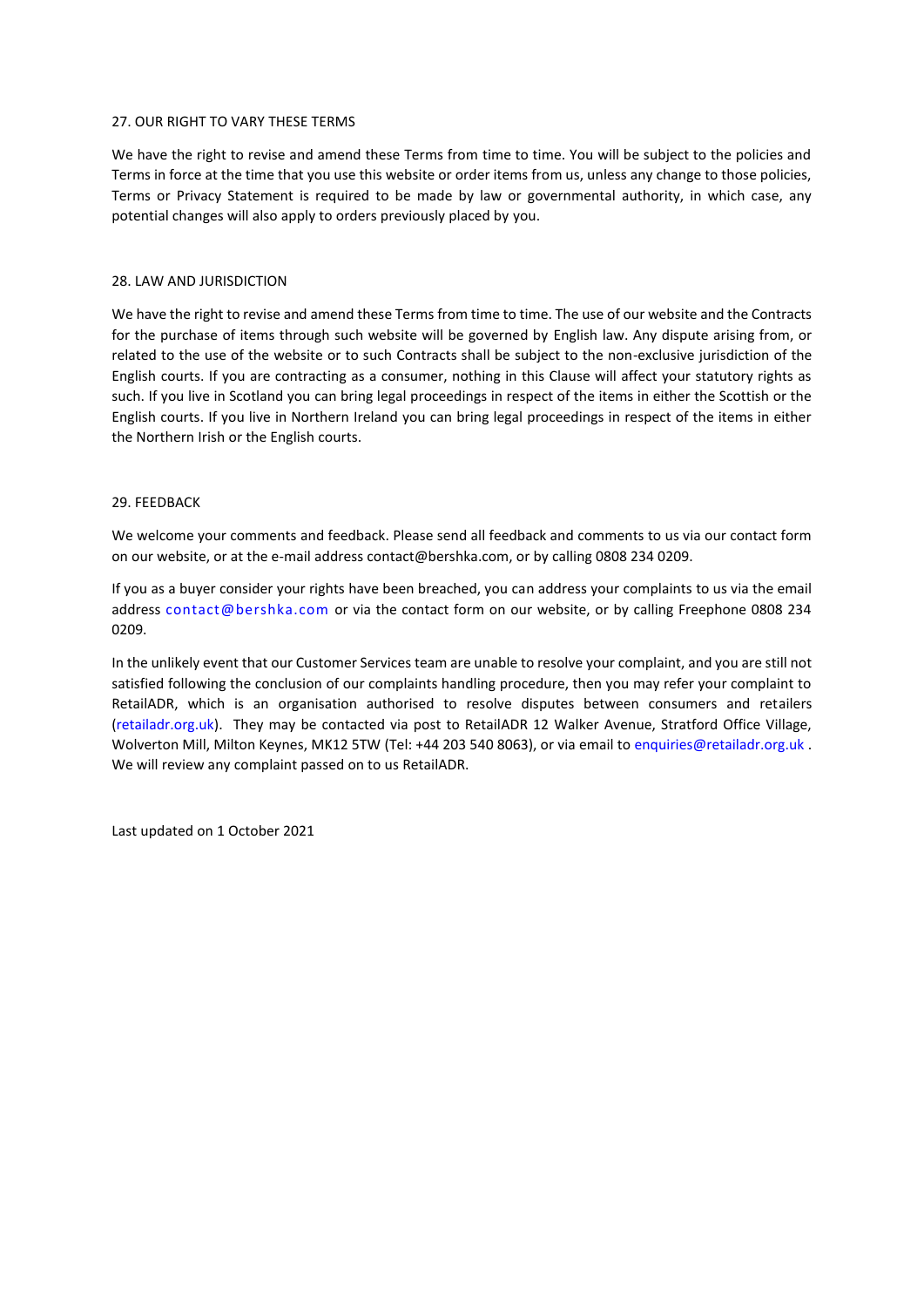# APPENDIX

Model cancellation form

(complete and return this form only if you wish to cancel the contract)

To ITX UK Limited, Lumina House, 89 New Bond Street, London W1S 1DA by post or via email at contact@bershka.com

I hereby give notice that I cancel my contract of sale of the following items:

[customer to insert description of items]

Ordered on/received on (\*)

Name of customer

Address of customer

Signature of customer (only if this form is notified on paper)

Date

(\*) Delete as appropriate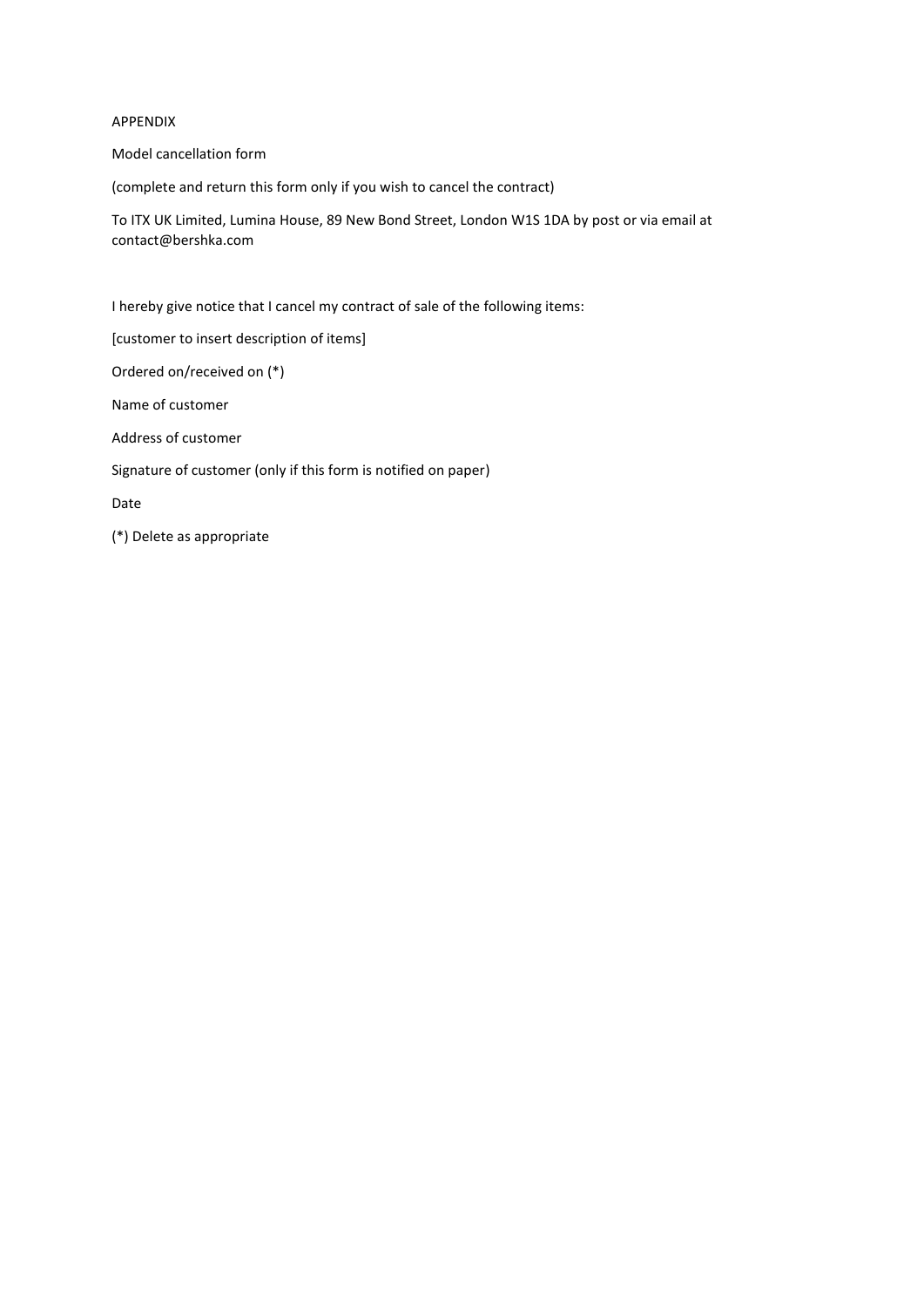# **TERMS AND CONDITIONS OF USE OF BERSHKA APP FEATURES**

These Terms and Conditions of Use (the "Terms") govern the access to and use of the services and various features available on the Bershka App (as defined below). The Terms constitute the agreement between you and Bershka UK Limited for the access and use of the services and features. These Terms are in addition and without prejudice to the Purchase Conditions of [www.bershka.com.](http://www.bershka.com/)

Features available on the App include: (i) the option to purchase items via the Bershka App, this being deemed to be a purchase made on the Online Store, and therefore subject to the Purchase Conditions of [www.bershka.com;](http://www.bershka.com/) (ii) the option to manage receipts for purchases made on Bershka's online store (the "Online Store"); and (iii) the option to receive an electronic receipt (e-receipt) or electronic proof of purchase, by showing at Bershka's physical stores (either the "Physical Store" or the "Physical Stores") the designated exclusive QR code for such purposes. Both the Online Store and the Physical Stores are operated in the United Kingdom by ITX UK Limited, a company registered in England and Wales with company number 02245999 whose registered office address is Lumina House, 89 New Bond Street, London W1S 1DA and VAT number GB 649 927871 ("ITX" or the "Company").

# **1. GENERAL DESCRIPTION OF THE SERVICE**

# **1.1. Purchase of items o[n www.bershka.com](http://www.bershka.com/) via the Bershka App**

Customers can purchase items on [www.bershka.com](http://www.bershka.com/) via the Bershka App. Purchases made using the App are deemed to be purchases made on the Online Store and as such, are subject to the Purchase Conditions of [www.bershka.com,](http://www.bershka.com/) which you need to accept before purchasing any item.

# **1.2. Management of receipts for purchases made on the Online Store**

Receipts for purchases made on the Bershka Online Store are stored on the App, specifically in the 'My Purchases' section.

# **1.3 Obtaining an electronic receipt**

When paying for a purchase in Physical Stores, you can request a receipt in electronic format. To do this, you must present the QR code on the App that will be displayed for this purpose, so that the receipt can be automatically sent to the App.

From then on, you may make exchanges or returns at Physical Stores using this electronic receipt, in accordance with the applicable terms and conditions, ITX's commercial policy, and all relevant legislation.

In this instance, you will not be issued a paper receipt. **Therefore, it is paramount that you understand that by using this QR code you are expressly requesting the e-receipt or the proof of purchase in electronic form, and are therefore opting out of receiving it in paper form.** In any case, you may always request the paper receipt by contacting our Customer Services, via any of the means of contact stated on Bershka's website.

At all times, regulations on e-receipts or any other matter, and those to which these Terms and Conditions are bound, shall always prevail.

If you wish to re-register from using Wallet, you have the ability to request during the de-registration process that all your receipts stored in the App can be sent to an email address that you designate for such purposes.

# **1.4 Scan receipts**

if your original receipt is in paper format, you can generate a digital version of the same receipt by scanning the QR code that is found printed on the receipt. From then on, you can use this electronic receipt to make returns in Physical Stores, although please note that any returns will always be in accordance with the relevant terms and conditions, ITX's commercial policies, and all relevant legislation.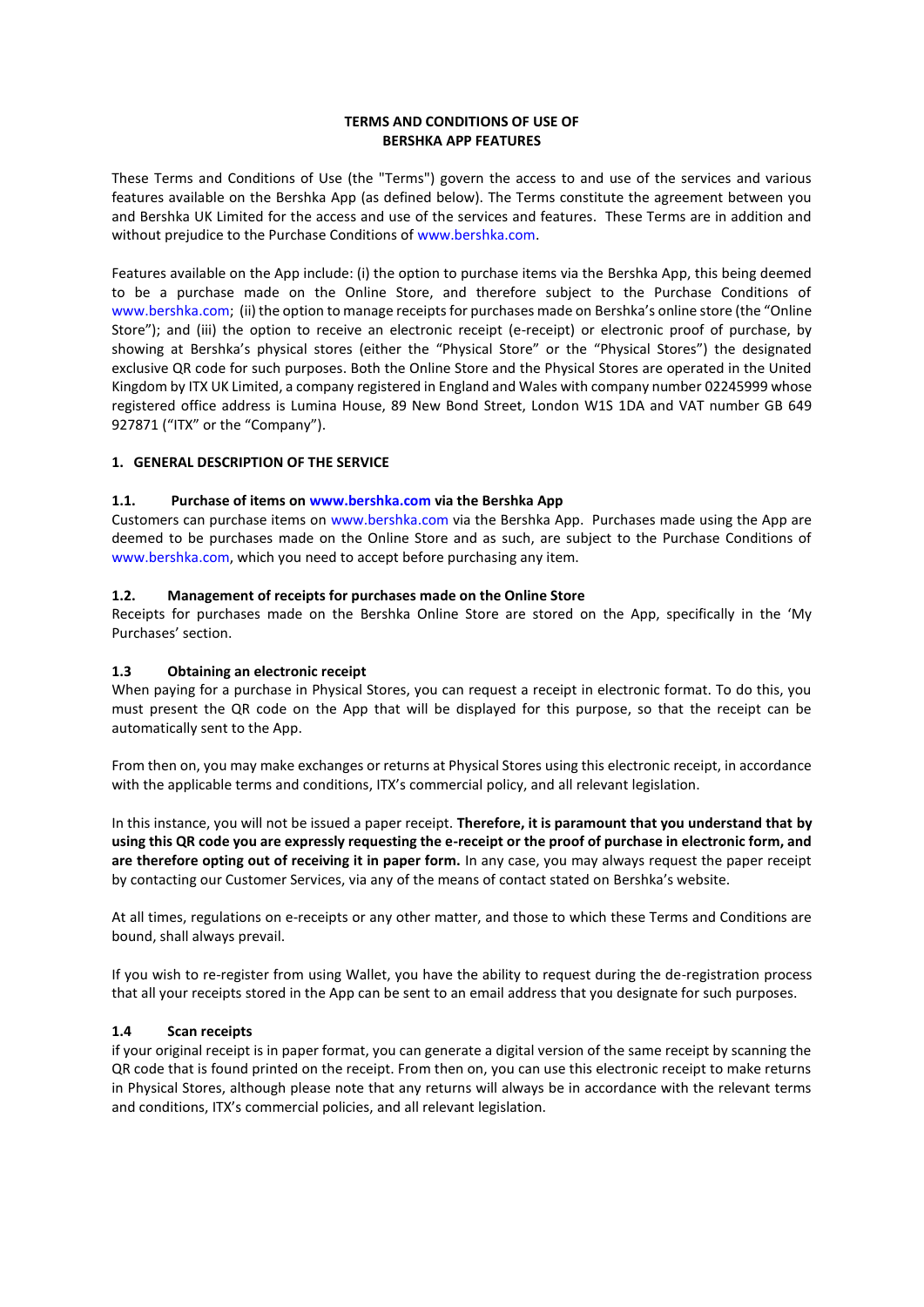#### **2. AVAILABILITY OF SERVICES OFFERED VIA THE APP**

In accordance with applicable laws, ITX reserves the right to amend, suspend or delete, at any time, at our sole discretion and without prior notice, whether generally or in particular for one or more users, any or all of the Bershka App features, and to modify, suspend or delete, under the same terms, the availability of all or part of the Service.

# **3. LIABILITY**

Except in those cases where the exclusion of liability is legally limited, we are not liable for any damage that you may suffer from using the Bershka App in its different features.

You agree to use the Bershka App exclusively for the purposes for which it is intended and therefore, to not make any improper or fraudulent use thereof, and you will be liable to the Company and/or any third party for any damage which may arise from an improper use of the Bershka App.

You will be liable in the following cases:

a) when, where applicable, your equipment or terminals associated with the App, SIM cards, email addresses and/or any Passwords are used by a third party authorised by you without our knowledge;

b) when errors or malfunction occur when you are using the App's different features as a result of defective hardware, software, devices or terminals or of a lack of the necessary security measures installed on the device on which you are using the App.

### **4. INTELLECTUAL PROPERTY, INDUSTRIAL PROPERTY AND OTHER RIGHTS ASSOCIATED WITH THE APP.**

Any of the elements that form part or are included in the App or Wallet are the property or are under the control of the Company or third parties having authorised their use. All of the above shall be hereinafter referred to as the "Property".

Users agree not to remove, delete, alter, manipulate or in any other way amend:

- The notes, legends, signs or symbols that either the Company or the legal right holders incorporate into their property with regard to intellectual or industrial property (e.g. copyright,  $\mathbb{O}$ , ® and ™, etc.,). - Protection or identification technical devises that the Property may contain (e.g. watermarks, fingerprints, etc.,). Users acknowledge that under these Terms, the Company does not assign or transfer any rights over their Property or over any third-party properties.

The Company only authorises users to access and use the Properties in accordance with these Terms.

Users are not authorised to copy, distribute (including by email or on the Internet), transmit, communicate, amend, alter, transform, assign, or in any other way engage in activities that entail the commercial use of the Property, whether in whole or in part, without the express written consent of the legal holder of the exploitation rights.

Access to and use of the Property will always and in all cases be for strictly personal and non-commercial purposes.

The Company reserves all rights over the Property that it owns including, but not limited to, all intellectual and industrial property rights that it holds over the Property.

The Company does not grant users any licences or authorisations to use the Property it owns other than those expressly set forth in this clause. The Company reserves the right to terminate or amend at any time and on any grounds any licences granted under these Terms.

Notwithstanding the foregoing, the Company may take legal action against any other use by users which: